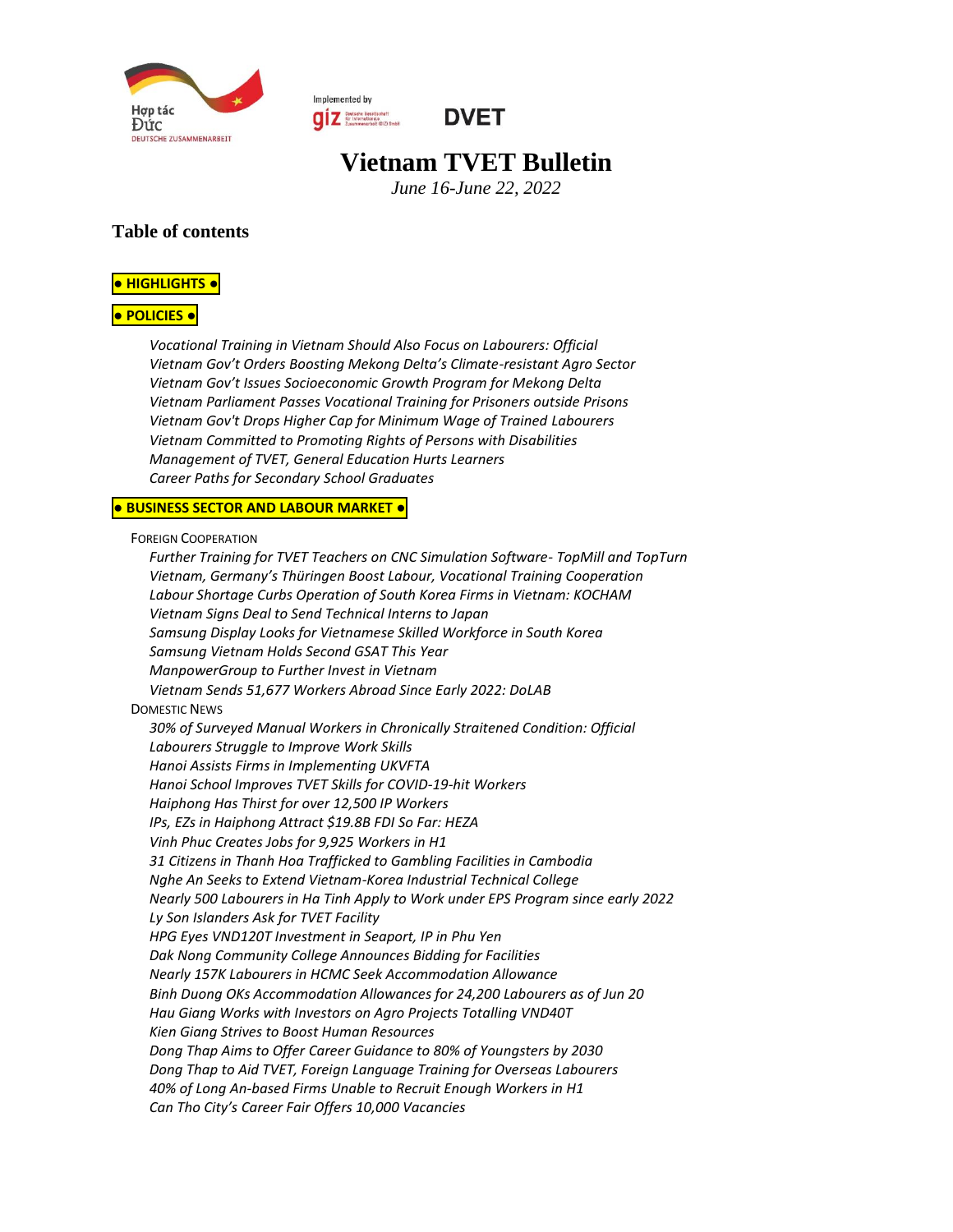

Implemented by **ONE Deutsche Gesellschaft**<br>
Eusemmenarbeit (Si2) SmbH



#### **# # #**

# <span id="page-1-0"></span>**● Highlights ●**

<span id="page-1-1"></span>

## <span id="page-1-2"></span>**Vocational Training in Vietnam Should Also Focus on Labourers: Official**

Vocational training should not focus on training first-time learners (young people) but it should also focus on re-training labourers, said Mr. Pham Vu Quoc Binh, vice head of the DVET. Mr. Binh made the statement at a conference on June 17. It focused on deployment of the vocational training strategy 2021-2030, with a vision to 2045, for the Mekong Delta region. He clarified that vocational training should extend beyond its traditional scope of beginner, intermediate, and college-level courses, in order to provide more suitable courses for any labourers. He expected that upon such changes, the vocational training system would train tens of millions of people, especially workers, instead of only students. He proposed solutions for such a move, including stronger ties between vocational schools and businesses. Per the strategy, until 2030, 35%-40% of labourers are trained and certified, 50%-55% of secondary and high school graduates advance to vocational training, 50% of the workforce is retrained, 70% of vocational training schools and 100% of vocational training courses are accredited. [\(Tuoi Tre,](https://tuoitre.vn/day-nghe-se-khong-tap-trung-vao-he-chinh-quy-20220617175312824.htm) [TVET,](http://gdnn.gov.vn/AIAdmin/News/View/tabid/66/newsid/39285/seo/Nguoi-lao-dong-khong-co-ky-nang-se-khong-duoc-tuyen-dung/Default.aspx#related) [SGGP,](https://www.sggp.org.vn/2-dot-pha-de-giao-duc-nghe-nghiep-bat-kip-trinh-do-cua-the-gioi-821440.html#related) [TVET 1](http://gdnn.gov.vn/AIAdmin/News/View/tabid/66/newsid/39284/seo/Chuyen-doi-so-la-co-hoi-de-nganh-giao-duc-nghe-nghiep-chuyen-minh/Default.aspx#related) Jun 17)

### <span id="page-1-3"></span>**Vietnam Gov't Orders Boosting Mekong Delta's Climate-resistant Agro Sector**

The Vietnamese government has assigned some tasks to ministries, agencies, and localities to boost the Mekong Delta's sustainable agro-rural development in response to climate change. The MoLISA will support agro vocational training and attract high-skilled labourers to the Mekong Delta. The Ministry of Education and Training (MoET) will help enhance the delta's human resources quality, encourage universities to attract experts and young intellects, and focus on training high-quality human resources for sectors meeting local development orientations. [\(Tien](https://tienphong.vn/dong-bang-song-cuu-long-can-tu-duy-dot-pha-thich-ung-chu-dong-post1447141.tpo)  [Phong,](https://tienphong.vn/dong-bang-song-cuu-long-can-tu-duy-dot-pha-thich-ung-chu-dong-post1447141.tpo) [Bao Chinh Phu,](https://baochinhphu.vn/doi-moi-tu-duy-thuc-day-phat-trien-nong-nghiep-va-nong-thon-ben-vung-vung-dbscl-102220618103107424.htm#related) [Thanh Tra,](https://thanhtra.com.vn/kinh-te/dau-tu/bo-tri-kinh-phi-thuc-hien-cac-chuong-trinh-phat-trien-nong-nghiep-nong-thon-vung-dbscl-198529.html#related) [Dai Doan Ket,](http://daidoanket.vn/phat-trien-nong-nghiep-va-nong-thon-ben-vung-vung-dong-bang-song-cuu-long-tu-duy-dot-pha-tam-nhin-chien-luoc-5689208.html#related) [Hanoi Moi,](http://hanoimoi.com.vn/tin-tuc/Nong-nghiep/1034889/thuc-day-phat-trien-ben-vung-nong-nghiep-va-nong-thon-vung-dong-bang-song-cuu-long#related) [Luat Vietnam](https://luatvietnam.vn/tai-nguyen/chi-thi-10-ct-ttg-2022-phat-trien-nong-nghiep-va-nong-thon-ben-vung-vung-dbs-cuu-long-222765-d1.html#related) Jun 19)

## <span id="page-1-4"></span>**Vietnam Gov't Issues Socioeconomic Growth Program for Mekong Delta**

Vietnamese Prime Minister Pham Minh Chinh has signed the government's Resolution 78/NQ-CP on socioeconomic growth and security-defence of the Mekong Delta until 2030, with a vision to 2045, including a target of average economic growth of 6.5%-7% per year. The rate of trained labourers is set at 65%, of whom 25% are certified. The poverty reduction reaches 1.5%-2% annually. The rate of workers not in agriculture, fisheries, forestry sector is targeted at 75%-80%. [\(Bao Chinh Phu,](https://baochinhphu.vn/chinh-phu-ban-hanh-chuong-trinh-hanh-dong-phat-trien-kinh-te-xa-hoi-vung-dong-bang-song-cuu-long-102220618200951566.htm) [CAND,](https://cand.com.vn/su-kien-binh-luan-thoi-su/chinh-phu-ban-hanh-chuong-trinh-hanh-dong-phat-trien-kinh-te-xa-hoi-vung-dong-bang-song-cuu-long-i657606/#related) [VTV,](https://vtv.vn/quy-hoach-vung-dong-bang-song-cuu-long.html#related) [QDND,](https://www.qdnd.vn/kinh-te/tin-tuc/hoan-thien-the-che-chinh-sach-phat-trien-vung-dong-bang-song-cuu-long-697616#related) [Tin Tuc](https://baotintuc.vn/thoi-su/chuong-trinh-hanh-dong-phat-trien-ktxh-vung-dong-bang-song-cuu-long-20220618224730532.htm#related) Jun 18)

### <span id="page-1-5"></span>**Vietnam Parliament Passes Vocational Training for Prisoners outside Prisons**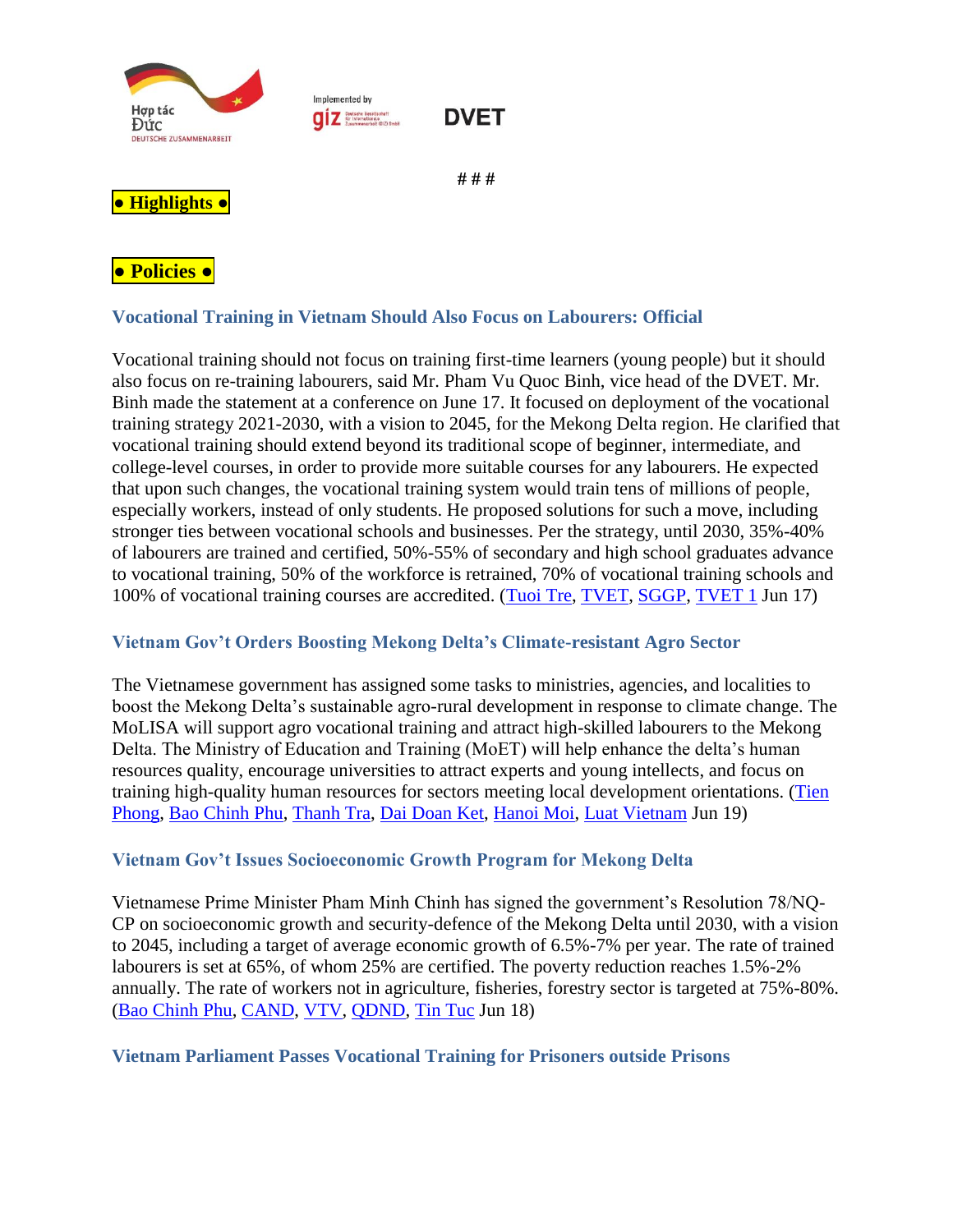



**DVET** 

The 15th National Assembly (NA) voted and passed a resolution on a piloting scheme of vocational training and employments for prisoners outside prisons. The voting had 467 out of 480 votes in favour, or 93.78%. The Ministry of Public Security is tasked with running the scheme. The scheme can run at no more than one-third of prisons. The ministry will decide on the list of prisons. The resolution will become effective on September 1, with a duration of five years. [\(VOV,](https://vov.vn/xa-hoi/tin-24h/tu-19-pham-nhan-duoc-ra-ngoai-trai-giam-hoc-nghe-lao-dong-duoc-tra-cong-post950740.vov) [Quoc Hoi,](https://quochoi.vn/tintuc/Pages/tin-hoat-dong-cua-quoc-hoi.aspx?ItemID=65765#related) [Thanh Tra,](https://thanhtra.com.vn/chinh-tri/doi-noi/bo-cong-an-duoc-thi-diem-dua-pham-nhan-ra-ngoai-trai-giam-lao-dong-198452.html#related) [Cong An TPHCM](https://congan.com.vn/tin-chinh/pham-nhan-lao-dong-ngoai-trai-giam-duoc-huong-mot-phan-cong_132639.html#related) Jun 16)

### <span id="page-2-0"></span>**Vietnam Gov't Drops Higher Cap for Minimum Wage of Trained Labourers**

The Vietnamese Government's latest Decree 38/2022/ND-CP on minimum zonal wages unexpectedly dropped the term that the rates for trained labourers are at least 7% higher than the rates for untrained labourers. Per the decree, the minimum zonal wages for labourer increased by 6% to between VND4.42 million (\$190) and VND3.25 million for four zones. Such rates can be converted to weekly and daily rates. As a result of the two changes, the wages for trained labourers would effectively hike by nearly 1% only, leaving labour unions in a disadvantaged position for wage negotiation. They stressed that such a hike would not fulfil any expectation. Meanwhile, Mr. Pham Anh Thang, an official from the MoLISA's southern bureau, said the changes aim to further facilitate wage negotiations between employers and employees, with lesser intervention of the government. The decree will become effective on July 1. [\(NLD,](https://nld.com.vn/cong-doan/bat-ngo-voi-nghi-dinh-luong-toi-thieu-vung-moi-2022061518512862.htm) [VnEconomy](https://vneconomy.vn/bon-thay-doi-ve-luong-toi-thieu-vung-tu-ngay-1-7.htm#related) Jun 16)

#### <span id="page-2-1"></span>**Vietnam Committed to Promoting Rights of Persons with Disabilities**

Vietnam always attaches importance to promoting and protecting the rights and interests of persons with disabilities (PwD) based on equality and without discrimination, affirmed Counsellor Minister-Deputy Head of Vietnamese Permanent Mission to the United Nations (UN) Le Thi Minh Thoa. Speaking at the 15th Conference of the Convention on the Rights of Persons with Disabilities (CRPD) on June 14-16, Ms. Thoa affirmed that Vietnam always creates favourable conditions to help the PwD benefit welfare and have opportunities to contribute to the country's law-making and development. She also noted that Vietnam's ratification of the CRPD Convention and the International Labour Organization's (ILO) Convention 159 on Employment and Vocational Training for the PwD is a country's commitment to ensuring workers not be discriminated against in the workplace. [\(VOV,](https://vov.vn/the-gioi/hoi-nghi-lan-thu-15-cac-nuoc-thanh-vien-cong-uoc-ve-quyen-cua-nguoi-khuyet-tat-post950704.vov) [Tin Tuc,](https://baotintuc.vn/thoi-su/viet-nam-khang-dinh-cam-ket-thuc-day-quyen-cua-nguoi-khuyet-tat-20220616091300831.htm#related) [Vietnam Plus,](https://www.vietnamplus.vn/viet-nam-khang-dinh-cam-ket-thuc-day-quyen-cua-nguoi-khuyet-tat/798054.vnp#:~:text=%C4%90%E1%BA%A1i%20di%E1%BB%87n%20Vi%E1%BB%87t%20Nam%20nh%E1%BA%A5n,x%E1%BB%AD%20t%E1%BA%A1i%20n%C6%A1i%20l%C3%A0m%20vi%E1%BB%87c.) [VOV 1](https://vov.vn/the-gioi/hoi-nghi-lan-thu-15-cac-nuoc-thanh-vien-cong-uoc-ve-quyen-cua-nguoi-khuyet-tat-post950704.vov#related) Jun 16)

### <span id="page-2-2"></span>**Management of TVET, General Education Hurts Learners**

The MoLISA is in charge of TVET, while the Ministry of Education and Training is in charge of general education. This has led problems of learners. First, it is questionable to let the MoLISA manage specific colleges, such as healthcare ones. Second, the upgrade of intermediate schools into colleges does not accompany upgrade in learning contents. Third, there should updates in theoretical and practical learning at vocational colleges and other colleges. Besides, many courses are being falsely advertised, which could possibly lead to a weak workforce in the future. [\(DDDN](https://diendandoanhnghiep.vn/nham-lan-trong-muc-tieu-dao-tao-nguoi-hoc-chiu-thiet-225358.html) Jun 20)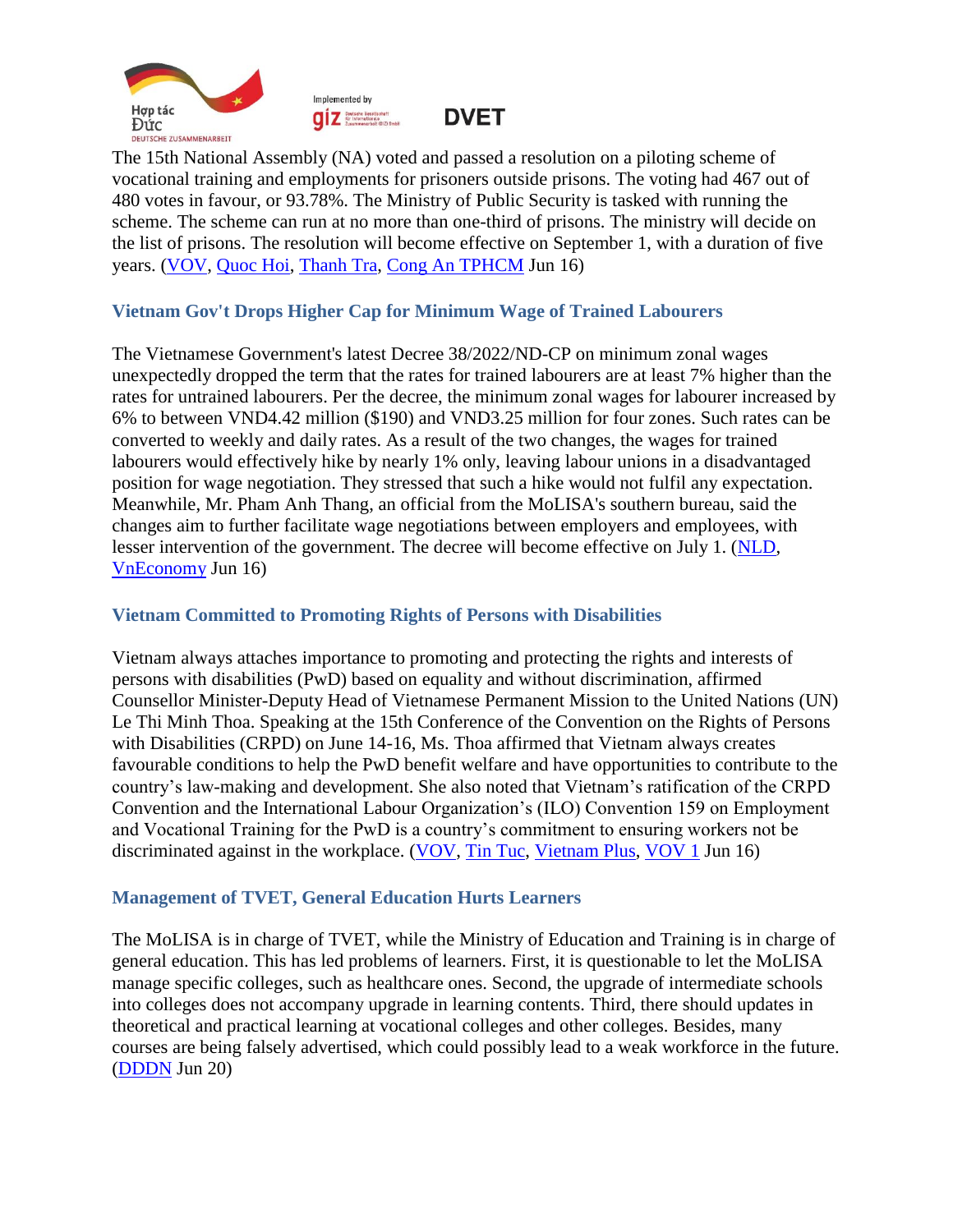

#### <span id="page-3-0"></span>**Career Paths for Secondary School Graduates**

It is unwise to push all secondary school graduates to advance to high schools. There are alternatives of private high schools, continuation education centres, intermediate schools, and vocational colleges. However, there remain problems of weak links between secondary schools and vocational schools. In order to promote more students to advance to vocational training, sides should boost the cooperation between businesses and vocational schools and expand the scope of learning to more sectors. [\(Thanh Nien](https://thanhnien.vn/nhung-huong-di-nao-cho-hoc-sinh-sau-thcs-post1468628.html) Jun 15)

#### <span id="page-3-1"></span>**● Business Sector and Labour Market ●**

#### <span id="page-3-2"></span>*Foreign Cooperation*

#### <span id="page-3-3"></span>**Further Training for TVET Teachers on CNC Simulation Software- TopMill and TopTurn**

Two training courses, lasting 60h for each, on "Programming with TopMill and TopTurn and operation of CNC Machines were conducted in LILAMA 2 International Technology College from April 12-22 and May 9-20. The two practice-oriented courses were conducted in continuation of an earlier conducted online training of 136h on virtual programming and setting up CNC machines with MTS, a standard CNC programming and simulation software. Mr. Hartmut Stein, a German CNC-technology expert and experienced trainer in the industry applied CNC programming, machine operation and maintenance, conducted the training for 20 TVET teachers of LILAMA 2, Hue, Ha Tinh, Ninh Thuan, VCMI, Long An and An Giang Colleges and provided following main competencies: programming of milling and turning machines in G code and with cycles, setup of real CNC machine tools, machining of new project works, connection of theoretical and practical training with the MTS of LILAMA 2, Hue, Ha Tinh, Ninh Thuan, VCMI, Long An and An Giang software and post-processor translation for milling and turning in the CNC languages FANUC and SIEMENS. All 20 participants could pass the final assessments in form of industry-oriented real work assignments oriented on the German examination standard and will receive a certificate after completing the series of training. The practice-oriented training courses were conducted in the frame of the Development Partnership with the Private Sector (DPP) "Improving the Training Quality in CNC Technology". The DPP is implemented jointly by the cooperation partners Mathematisch Technische Software-Entwicklung GmbH (MTS), LILAMA 2 International Technology College and Deutsche Gesellschaft für Internationale Zusammenarbeit (GIZ) GmbH (represented by the Programme Reform of TVET in Vietnam) and supported by the develoPPP.de programme of the German Federal Ministry for Economic Cooperation and Development (BMZ). [\(TVET](https://www.tvet-vietnam.org/archives/news/further-training-for-tvet-teachers-on-cnc-simulation-software-topmill-and-topturn) Jun 16)

#### <span id="page-3-4"></span>**Vietnam, Germany's Thüringen Boost Labour, Vocational Training Cooperation**

Vietnamese Ambassador to Germany Vu Quang Minh made a trip to the German state Thüringen on June 15-16 to deepen cooperation between the two sides, particularly in labour and vocational training. Speaking to leaders of the German state, Ambassador Minh said both sides have yet to effectively tap the potential of labour ties over hurdles in language teaching, visa issuance, and learners' disadvantaged circumstances. He proposed the two sides shake hands to cast off these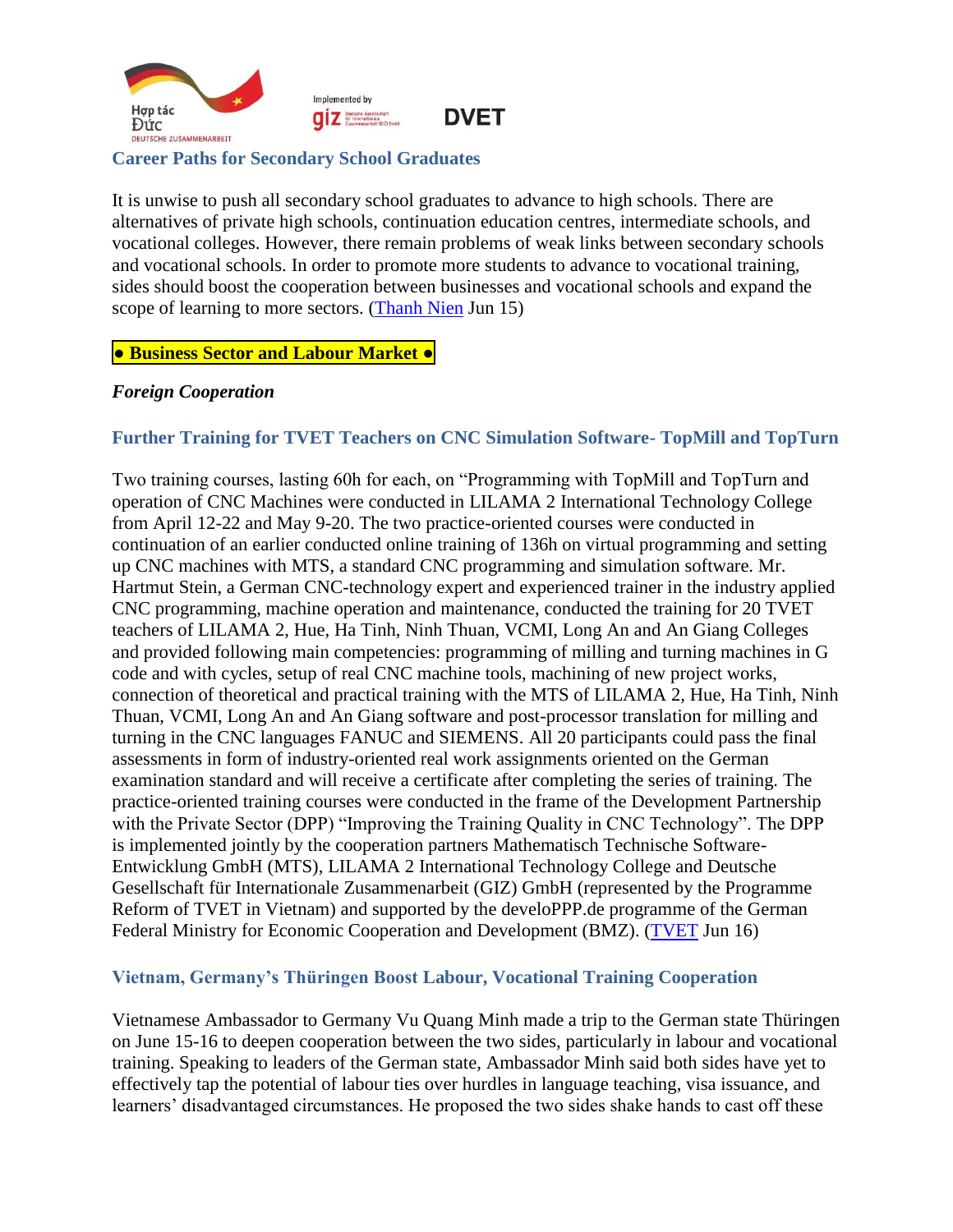





troubles and support trainees. Minister of Economics, Science and Digital Society of Thüringen Wolfgang Tiefensee said that the state is extremely hard up for nursing and health workers. The locality will prioritize receiving Vietnamese trainees in Germany and facilitate local businesses to cooperate with partners from Vietnam, he added. Education Minister of Thüringen Helmut Holter said that the state is disposed of receiving more Vietnamese trainees in hospitality, nursing, industrial, and renewable energy sectors. He added that the state is willing to take in Vietnamese trainees per program of simultaneously learning and working. [\(Tin Tuc](https://baotintuc.vn/kinh-te/nguon-nhan-luc-va-dao-tao-nghe-moi-quan-tam-cua-duc-va-viet-nam-20220617102421173.htm) Jun 17)

### <span id="page-4-0"></span>**Labour Shortage Curbs Operation of South Korea Firms in Vietnam: KOCHAM**

South Korean companies are operating at 80% of their capacity in Vietnam due to labour shortage, said Mr. Shon Young Il, chairman of the Korean Chamber of Commerce and Industry (KOCHAM) in the South & Middle of Vietnam. Domestic workers now no longer want to do heavy jobs, while foreigners face many difficulties in getting work permits in Vietnam, Mr. Young Il noted. At the conference, South Korean companies said that it is necessary to have a synchronous agreement between the government, the Ministry of Planning and Investment, and localities in licensing and supporting businesses to invest in Vietnam. Addressing the event, Deputy Minister of Planning and Investment Tran Duy Dong said that Vietnam is working hard to reform administrative procedures to facilitate investment activities. [\(Zing News,](https://zingnews.vn/kocham-doanh-nghiep-han-quoc-chi-hoat-dong-duoc-80-cong-suat-post1327507.html) [vnreport.vn,](https://vnreport.vn/doanh-nghiep-han-quoc-thieu-lao-dong-o-viet-nam/#related) [Tin Tuc](https://baotintuc.vn/thoi-su/thuc-day-hop-tac-viet-nam-han-quoc-trong-linh-vuc-dau-tu-va-doi-moi-sang-tao-20220617204143483.htm#related) Jun 18)

#### <span id="page-4-1"></span>**Vietnam Signs Deal to Send Technical Interns to Japan**

The MoLISA sealed a memorandum of understanding (MoU) with the International Manpower Development Organization, Japan (IM Japan) on June 20 in Hanoi to send technical trainees to Japan under a non-profit program. Vietnamese interns that want to join the program are required to only pay fees for visa application, passport issuance, and health examination. They will be provided with tuition fees and housing aids during the official training period. MoLISA and IM Japan have concluded three agreements on sending Vietnamese technical trainees to Japan since 2006. Both sides have so far taken 7,734 interns to Japan. [\(MoLISA,](http://www.molisa.gov.vn/Pages/tintuc/chitiet.aspx?tintucID=231509) [Tuoi Tre](https://tuoitre.vn/thuc-tap-o-nhat-ban-ve-nuoc-nhan-ho-tro-khoi-nghiep-len-toi-180-trieu-dong-20220620113008843.htm#related) Jun 20)

#### <span id="page-4-2"></span>**Samsung Display Looks for Vietnamese Skilled Workforce in South Korea**

Samsung Display Vietnam (SDV) and the Vietnamese Student Association in Korea (VSAK) have stricken a pact to jointly hold recruiting workshops that will open up job opportunities for Vietnamese postgraduates and students in South Korea. Under the deal signed on June 18 in Seoul, recruiting conferences will provide Vietnamese job seekers with SDV-related information about employment, working environment, and employee welfare. [\(Tin Tuc](https://baotintuc.vn/doanh-nghiep-doanh-nhan/samsung-display-viet-nam-tim-nguon-nhan-luc-chat-luong-cao-duoc-dao-tao-tai-han-quoc-20220620132706118.htm) Jun 20)

#### <span id="page-4-3"></span>**Samsung Vietnam Holds Second GSAT This Year**

On June 18, Samsung Vietnam in Hanoi held the second recruitment process - Global Samsung Aptitude Test (GSAT) this year for engineers and university graduates. The excellent candidates who pass the GSAT round will continue to the interview round, scheduled to take place on July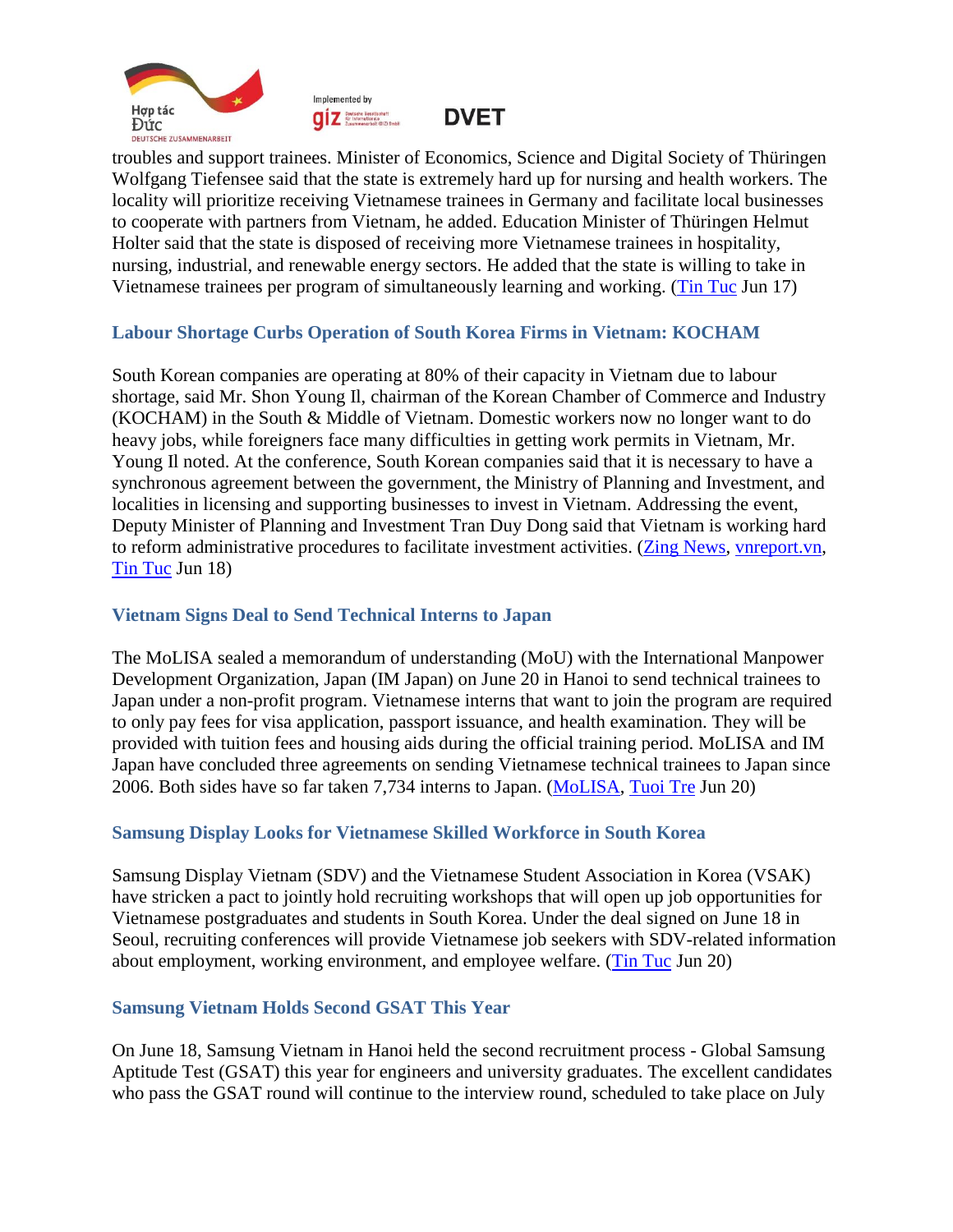



1, 2022. They will be then employed as official staff at Samsung Vietnam and work at one of the firm's branches including Samsung Vietnam Mobile Research and Development Center (SVMC), Samsung Electronics Vietnam (SEV), Samsung Electronics Vietnam Thai Nguyen (SEVT), Samsung Display Vietnam (SDV), Samsung Electro-Mechanics Vietnam (SEMV), and Samsung SDS Vietnam (SDS). [\(Dan Sinh](https://baodansinh.vn/samsung-viet-nam-to-chuc-ky-thi-tuyen-dung-gsat-lan-thu-2-20220619093115.htm) Jun 19)

#### <span id="page-5-0"></span>**ManpowerGroup to Further Invest in Vietnam**

ManpowerGroup will invest more substantially in Vietnam with the appointment of Mr. Andree Mangels as the general manager of its Vietnamese arm, said Mr. Simon Matthews, regional manager for ManpowerGroup Vietnam, Thailand and Middle East. The executive made the commitment while having talks with Deputy Minister of Labour, War Invalids and Social Affairs Le Van Thanh on June 15 in Hanoi. Achievements made by Vietnam have helped the country become a very potential market and an ideal destination for foreign investors, he evaluated. Mr. Andree Mangels said the company is willing to share information with the ministry about labour policies upheld by other nations and introduce the hybrid working model to Vietnam. He vows help for the ministry with the amendment and supplementation of Labour Code by gathering opinions from businesses. Deputy Minister Thanh, in reply, welcomes offers of ManpowerGroup, with which the Vietnamese ministry signed five memoranda of understanding (MoU) in 14 years. Vietnam is trying to develop the labour market with a focus on information technology application and digital transformation, Mr. Thanh said, expecting the two sides to keep on close cooperation in fields of joint interest. [\(Hanoi Moi,](http://www.hanoimoi.com.vn/tin-tuc/Xa-hoi/1034609/tang-cuong-hop-tac-quoc-te-ve-lao-dong-viec-lam) [MoLISA](http://www.molisa.gov.vn/Pages/tintuc/chuyenmuc.aspx?ChuyenMucID=32#related) Jun 15)

#### <span id="page-5-1"></span>**Vietnam Sends 51,677 Workers Abroad Since Early 2022: DoLAB**

Vietnam sent 51,677 persons overseas to work under contract between January 1 and June 15, the Department of Overseas Labour (DoLAB), under the MoLISA, said at a meeting on June 20 in Hanoi. Of these, over 32,000 workers came to Japan; more than 15,000 arrived in Taiwan, and the rest headed to South Korea, Singapore, Hungary, Poland, and more. At present, some traditional markets for Vietnamese workers become vibrant again, and Vietnam is in talks with some emerging destinations such as Germany, Russia, Israel, and European nations, for bilateral labour deals. [\(SGGP](https://www.sggp.org.vn/nong-lai-thi-truong-lao-dong-nuoc-ngoai-822024.html) Jun 20)

#### <span id="page-5-2"></span>*Domestic News*

#### <span id="page-5-3"></span>**30% of Surveyed Manual Workers in Chronically Straitened Condition: Official**

An estimated 30% of surveyed blue-collar workers in Vietnam are always in straitened circumstances, said Dr. Vu Minh Tien, director at the Institute for Workers and Trade Unions, under the Vietnam General Confederation of Labour (VGCL). Dr. Tien unveiled the information at a living wage conference held on June 16 in Hanoi. Meanwhile, between 30%-40% of workers are moderate-income earners, and the remaining, usually skilled labourers, derive substantial incomes, he added. He cited a VGCL-conducted survey that covered over 2,000 workers as saying that 12% of labourers commonly resort to borrowing for monthly living expenses, and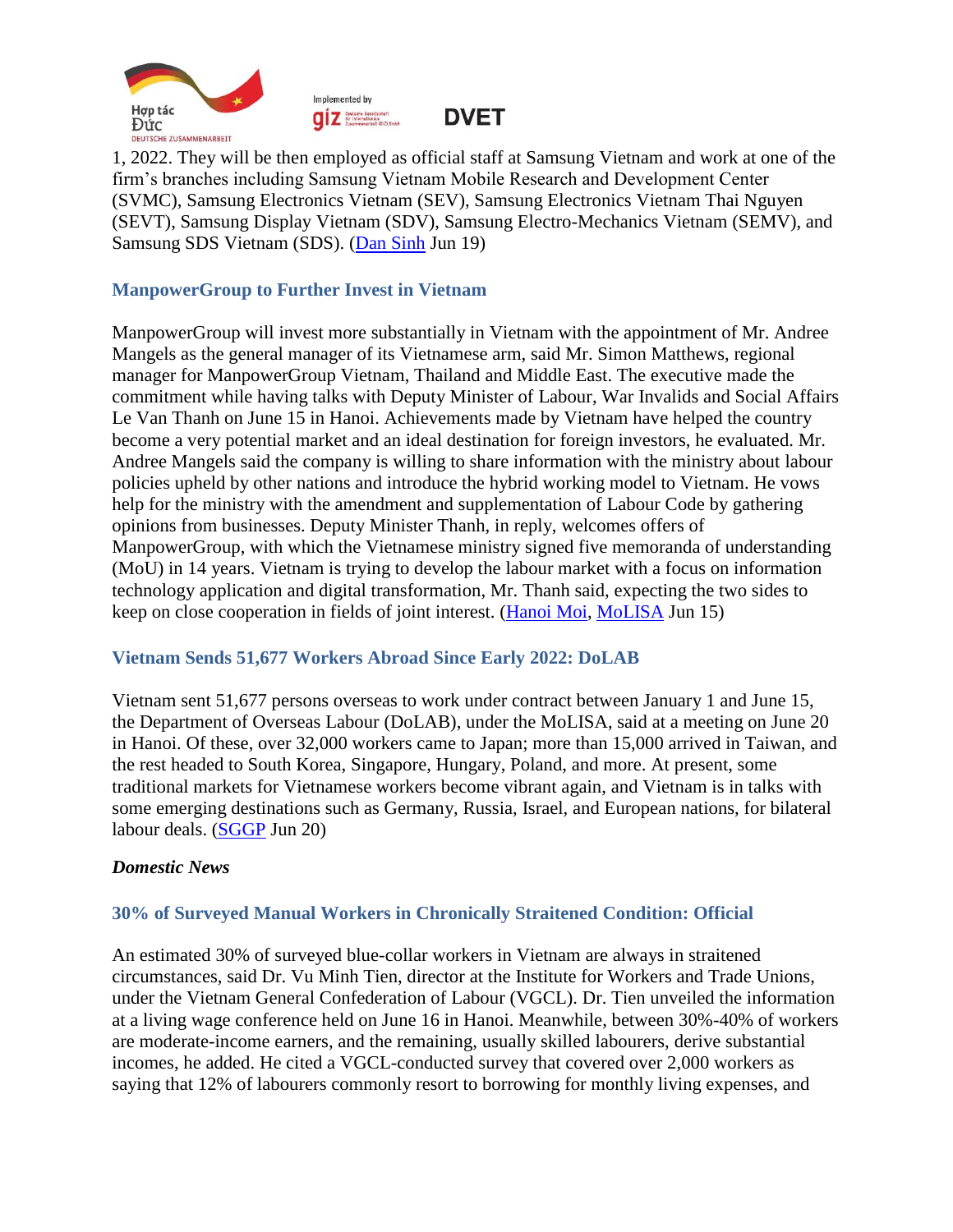

other 35.5% occasionally have to borrow money for casual consumption and medical examination and treatment. [\(Tuoi Tre,](https://tuoitre.vn/30-cong-nhan-lao-dong-luon-trong-tinh-trang-kho-khan-20220616141158009.htm) [Bao Phap Luat,](https://baophapluat.vn/30-cong-nhan-thuong-xuyen-tung-thieu-post451358.html#related) [Lao Dong,](https://laodong.vn/cong-doan/khao-sat-nhieu-cong-nhan-phai-di-vay-de-trang-trai-cuoc-song-1057177.ldo#related) [VnExpress](https://vnexpress.net/30-cong-nhan-thuong-xuyen-tung-thieu-4476917.html#related) Jun 16)

### <span id="page-6-0"></span>**Labourers Struggle to Improve Work Skills**

Many labourers struggle to improve their labour skills due to problems in training and retraining, slow payment of wages, employers' avoidance of paying social insurance, and others. Despite the success of the Kosen (Japan) courses, with a focus to guide secondary and high school students to advance to TVET, 23 localities are asked to pause the program. Besides, Minister Dao Ngoc Dung said the MoLISA is cooperating with the judge council to differentiate avoidance and slowness in paying social insurance. [\(GDTD](https://giaoducthoidai.vn/thoi-su/nang-cao-ky-nang-nghe-kho-dot-pha-vi-nguoi-lao-dong-con-gap-kho-VeD9ICj7g.html) Jun 19)

### <span id="page-6-1"></span>**Hanoi Assists Firms in Implementing UKVFTA**

Hanoi People's Committee has issued Plan 163/KH-UBND on implementing the UKVFTA in Hanoi. Hanoi will boost the cooperation between TVET schools and businesses, TVET per human resources demand of firms, and businesses' retraining of workers. [\(Hanoi Moi](http://www.hanoimoi.com.vn/tin-tuc/Kinh-te/1034653/ho-tro-doanh-nghiep-trong-thuc-hien-hiep-dinh-thuong-mai-tu-do-giua-viet-nam-va-ukvfta) Jun 16)

### <span id="page-6-2"></span>**Hanoi School Improves TVET Skills for COVID-19-hit Workers**

The Hanoi Vocational School of Cookery-Tourism and Fashion on June 14 launched vocational training courses for 67 COVID-19-hit workers at Long Bien Investment Corporation. The courses, offering cookery and hospitality skills, will be held monthly between June and October with each lasting no less than 15 days. [\(Hanoi Moi](http://www.hanoimoi.com.vn/tin-tuc/Xa-hoi/1034501/nang-cao-ky-nang-nghe-cho-nguoi-lao-dong-bi-anh-huong-boi-dai-dich-covid-19) Jun 14)

## <span id="page-6-3"></span>**Haiphong Has Thirst for over 12,500 IP Workers**

Businesses located in industrial parks in Haiphong city are in urgent need of employing 12,598 workers, according to the municipal Economic Zone Authority (HEZA). Of these, 159 job vacancies for leadership are up for grabs; 564 for skilled workers; 2,000 for semi-skilled employees, and over 3,000 for unskilled labourers. Some major foreign-invested companies are racing to employ workers, including Pegatron Vietnam with a demand for 3,000 people, Maple software 2,145 staff, LG Innotek 2,100 employees, and Rorze Robotech 1,240 workers. In the coming time, Haiphong will develop 15 industrial parks with a total area of more than 6,000 hectares, aiming to attract \$12.5 billion-\$15 billion in foreign direct investment. As a result, the city is estimated to need up to 300,000 workers. [\(Tuoi Tre](https://tuoitre.vn/hai-phong-dang-khat-hon-12-500-lao-dong-trong-cac-khu-cong-nghiep-20220618115037031.htm) Jun 18)

## <span id="page-6-4"></span>**IPs, EZs in Haiphong Attract \$19.8B FDI So Far: HEZA**

Industrial parks (IPs) and economic zones (EZs) in Haiphong have attracted 436 foreign direct investment (FDI) projects with a total registered capital of \$19.8 billion so far, according to the Haiphong Economic Zone Authority (HEZA). The local IPs and EZs lured in VND285.82 trillion (\$12.32 billion) from 193 domestic direct investment (DDI) projects to date, the HEZA noted. Firms in IPs and EZs in Haiphong City have created 180,184 jobs with an average income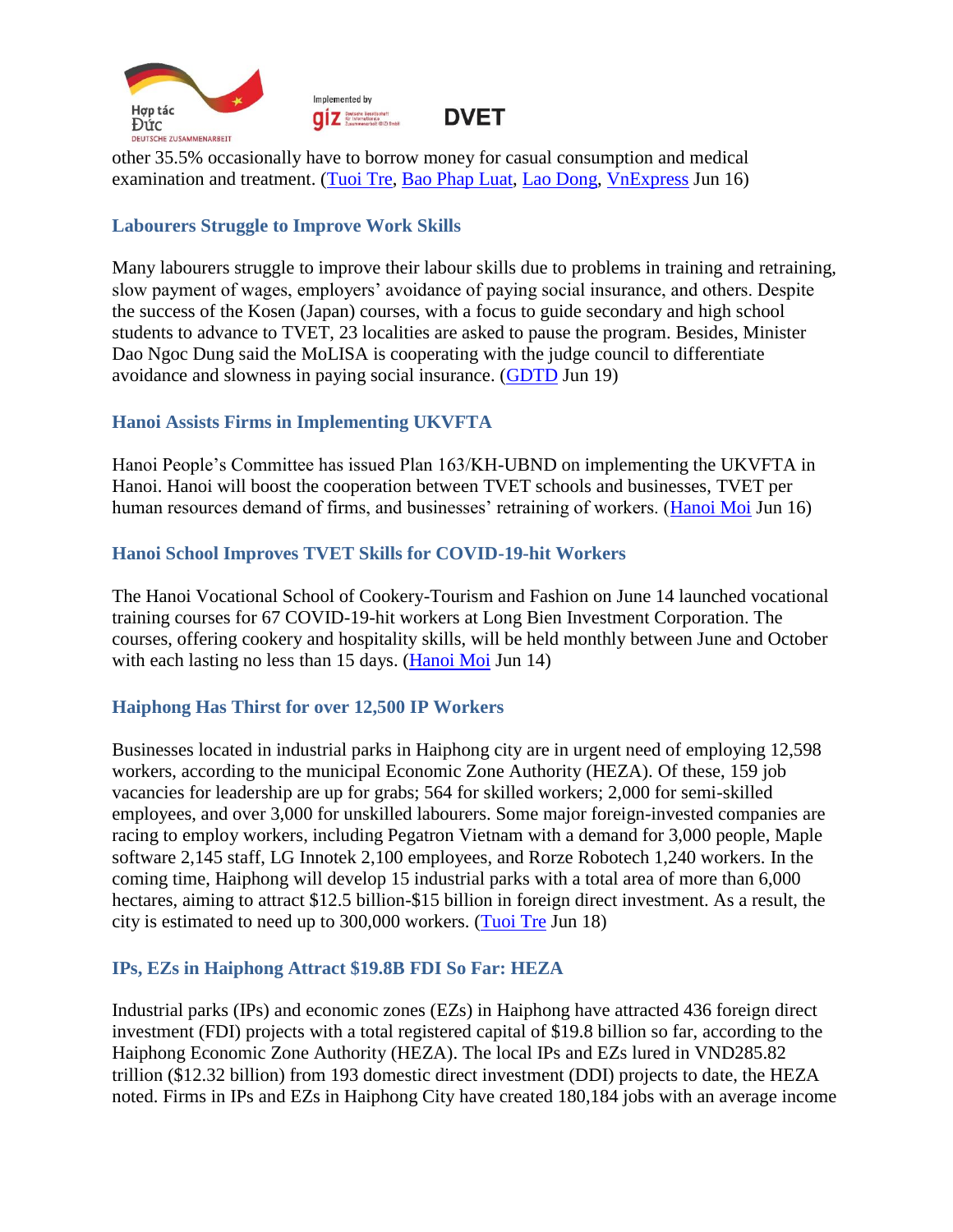



of VND11.5 million/person/month. In 2021-2025, it plans to build 15 more industrial parks with a total area of over 6,200 hectares of land. [\(Dau Tu](https://baodautu.vn/thanh-lap-to-chuc-cong-doan-co-so-tai-cac-doanh-nghiep-trong-kcn-kkt-tai-hai-phong-d167976.html) Jun 17)

### <span id="page-7-0"></span>**Vinh Phuc Creates Jobs for 9,925 Workers in H1**

Vinh Phuc province is estimated to have generated jobs for 9,925 workers in the first half of this year (H1), or 58.4% of the year target, according to the provincial Department of Labour, War Invalids and Social Affairs. Of these, 179 have been sent abroad for work. This year, the province aims to add 16,000-17,000 new jobs. [\(Dan Sinh](https://baodansinh.vn/vinh-phuc-giai-quyet-viec-lam-cho-gan-10000-lao-dong-20220619080524.htm) Jun 19)

### <span id="page-7-1"></span>**31 Citizens in Thanh Hoa Trafficked to Gambling Facilities in Cambodia**

The public security forces in Thanh Hoa have recorded 31 citizens in the locality who were deceived and trafficked to Cambodia to work at gambling establishments owned by Chinese nationals. The victims' denunciation said that the human trafficking activities were mainly led by Chinese suspects, with the participation of both Vietnamese and Cambodian people. The scammers promised jobs with a salary of \$700-\$1,000 per month to lure victims to Cambodia. Since April, the provincial authorities have rescued 19 victims of such cases. [\(Dan Tri,](https://dantri.com.vn/lao-dong-viec-lam/bay-viec-nhe-luong-cao-tai-campuchia-deu-do-nguoi-trung-quoc-dao-dien-20220614184909250.htm) [Cong An](https://congan.com.vn/vu-an/canh-giac/sang-campuchia-lam-viec-nhieu-nguoi-bi-thu-tieu-bat-giu-doi-tien-chuoc_132519.html#related)  [HCMC,](https://congan.com.vn/vu-an/canh-giac/sang-campuchia-lam-viec-nhieu-nguoi-bi-thu-tieu-bat-giu-doi-tien-chuoc_132519.html#related) [PLO,](https://plo.vn/4-cong-dan-thanh-hoa-bi-giam-giu-trai-phep-o-campuchia-post683883.html#related) [Thanh Nien](https://thanhnien.vn/thanh-hoa-canh-bao-nguoi-dan-bi-lua-ban-sang-cac-co-so-danh-bac-o-campuchia-post1467142.html#related) Jun 15)

### <span id="page-7-2"></span>**Nghe An Seeks to Extend Vietnam-Korea Industrial Technical College**

The cultural and social affairs division of the People's Council in Nghe An province proposed extending the Vietnam-Korea Industrial Technical College with a total capital of VND70 billion during 2022-2023. The project includes the development of a three-floor building for practice, the second phase of a two-floor exhibition hall, internal roads, a fire control and prevention system, an outside water supply and drainage system, and a vocational skill assessment and training system. The school provides training to some 3,000-3,500 students annually across 12 college professions, nine intermediate-level professions, and nine elementary-level professions. [\(Nghe An](https://baonghean.vn/de-xuat-hdnd-tinh-nghe-an-thong-qua-chu-truong-dau-tu-du-an-truong-cao-dang-ky-thuat-cong-nghiep-viet-nam-han-quoc-post255220.html) Jun 21)

### <span id="page-7-3"></span>**Nearly 500 Labourers in Ha Tinh Apply to Work under EPS Program since early 2022**

Central Ha Tinh province has sent 164 labourers to work in South Korea under the Employment Permit System (EPS) program since early 2022 while 448 others have applied for such work. [\(Dan Sinh](https://baodansinh.vn/ha-tinh-gan-500-lao-dong-dang-ky-nop-ho-so-xuat-canh-theo-chuong-trinh-eps-20220615192248.htm) Jun 16)

## <span id="page-7-4"></span>**Ly Son Islanders Ask for TVET Facility**

In a meeting with Vice Chairman of the National Assembly Tran Quang Phuong on June 20, residents from Ly Son Island off central Quang Ngai province requested support in developing a TVET school. [\(VOV](https://vov.vn/chinh-tri/pho-chu-tich-quoc-hoi-tran-quang-phuong-tiep-xuc-cu-tri-huyen-dao-ly-son-post951649.vov) Jun 20)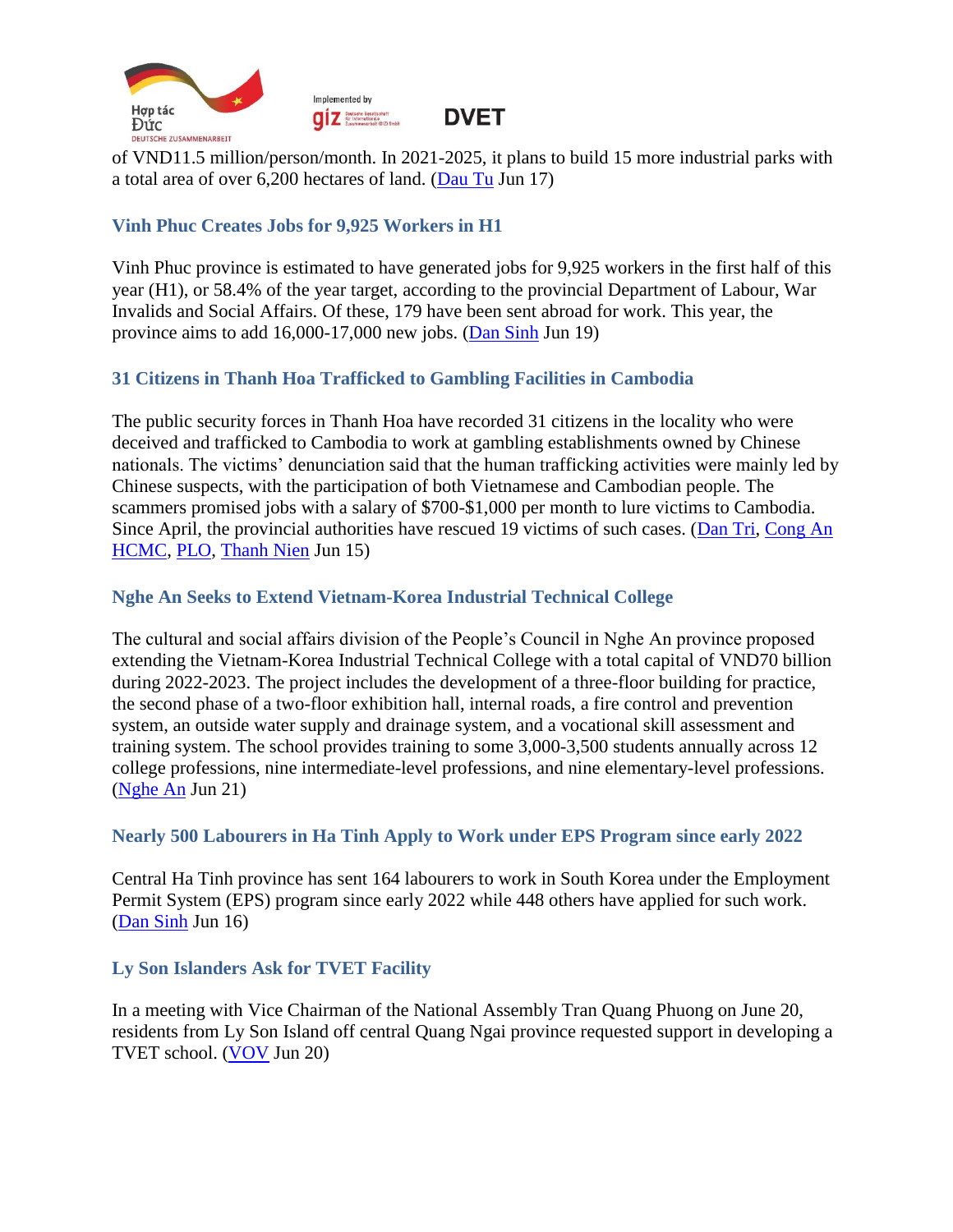

#### <span id="page-8-0"></span>**HPG Eyes VND120T Investment in Seaport, IP in Phu Yen**

Executives of Hoa Phat Group (HOSE: HPG) have worked with authorities of the central province of Phu Yen to show their intention to invest in Bai Goc seaport and Hoa Tam industrial park with a total investment of VND120 trillion (\$5.17 billion). HPG plans to carry out the projects in 36 months from the date of receiving licenses. Once operational, the projects are expected to contribute VND6 trillion to the local budget annually and create 12,000 jobs. (Dau [Tu,](https://baodautu.vn/hoa-phat-muon-dau-tu-to-hop-du-an-khoang-120000-ty-dong-vao-phu-yen-d168117.html) [VietnamFinance,](https://vietnamfinance.vn/hoa-phat-muon-dau-tu-2-du-an-tai-phu-yen-tong-muc-dau-tu-khoang-120000-ty-dong-20180504224269944.htm#related) [VietnamBiz,](https://vietnambiz.vn/hoa-phat-muon-dau-tu-hai-du-an-120000-ty-tai-phu-yen-202261922405768.htm#related) [Kinh Te Chung Khoan](https://kinhtechungkhoan.vn/tap-doan-hoa-phat-muon-dau-tu-hai-du-an-120000-ty-dong-tai-phu-yen-136394.html#related) Jun 19)

#### <span id="page-8-1"></span>**Dak Nong Community College Announces Bidding for Facilities**

Dak Nong Community College is selecting contractors for the package of supplying and installing equipment for vocational training of automobile, electricity-electronics, fashion, worth VND16.49 billion. [\(Dau Thau](https://baodauthau.vn/diem-tin-ke-hoach-lua-chon-nha-thau-mot-so-goi-thau-lon-ngay-13-6-post125031.html) Jun 15)

#### <span id="page-8-2"></span>**Nearly 157K Labourers in HCMC Seek Accommodation Allowance**

As many as 156,644 labourers at 8,242 units in Ho Chi Minh City have applied to seek accommodation allowance in the last month. [\(TBTC](https://thoibaotaichinhvietnam.vn/tphcm-gan-157-nghin-ho-so-lao-dong-de-nghi-ho-tro-tien-thue-nha-107086.html) Jun 19)

#### <span id="page-8-3"></span>**Binh Duong OKs Accommodation Allowances for 24,200 Labourers as of Jun 20**

Southern Binh Duong province had okayed accommodation allowances for 24,200 labourers at 147 firms as of June 20. It is estimated that the province will provide support totalling VND1.38 trillion to 820,000 labourers. [\(Lao Dong](https://laodong.vn/cong-doan/binh-duong-moi-phe-duyet-cho-24200-lao-dong-huong-ho-tro-tien-thue-nha-1058841.ldo) Jun 21)

### <span id="page-8-4"></span>**Hau Giang Works with Investors on Agro Projects Totalling VND40T**

Hau Giang province authorities had a working session with investors of two agricultural projects with a total investment of nearly VND40 trillion (\$1.72 billion). The complexes are expected to bring about a combined revenue of nearly VND24 trillion and contribute over VND1 trillion to the state budget each year, while employing around 3,000 labourers. [\(Tien Phong](https://tienphong.vn/hai-dai-du-an-nong-nghiep-tuan-hoan-gan-40-000-ty-dong-o-hau-giang-post1446702.tpo) Jun 17)

#### <span id="page-8-5"></span>**Kien Giang Strives to Boost Human Resources**

Kien Giang People's Committee strives to boost the human resources to fulfil socioeconomic growth. Kien Giang currently has 30 TVET schools, including 3 colleges, 6 intermediate schools, 12 TVET-continuation education centres, and five others managed by businesses. In 2016-2020, Kien Giang TVET recruited and trained 130,000 people, including 45,000 rural workers. The rate of employment after graduation was 85%. In 2022, Kien Giang plans to open 255 TVET courses for 7,500 workers. In 2021-2025, Kien Giang TVET aims to recruit, train, and retrain 115,000 people, of which 85% are employed upon graduation. [\(Lao Dong](https://laodong.vn/xa-hoi/kien-giang-nang-cao-chat-luong-nguon-nhan-luc-dap-ung-phat-trien-kinh-te-1058217.ldo) Jun 19)